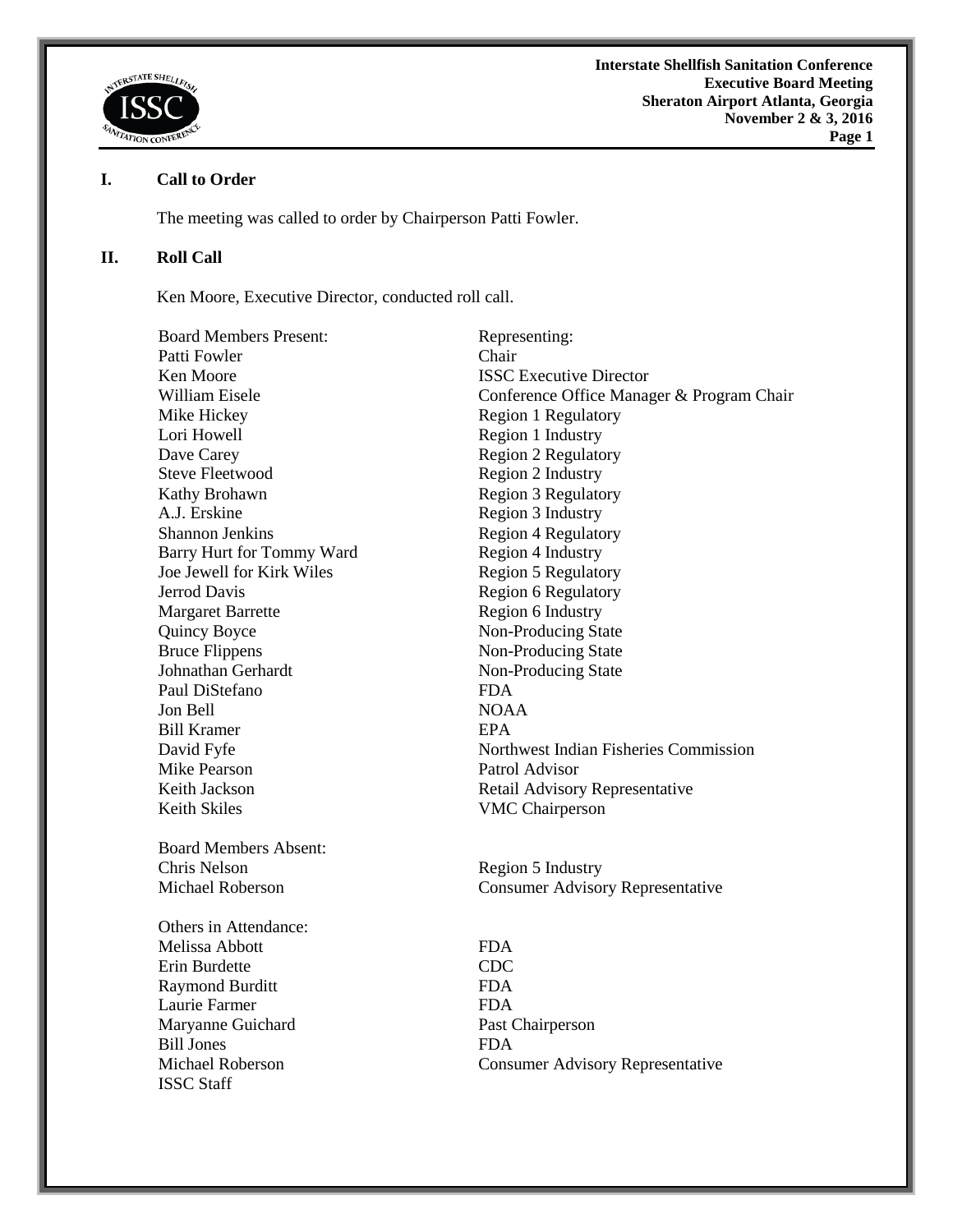

## **III. EXECUTIVE BOARD VACANCIES**

Following a brief discussion on each item, Ken Moore made the following recommendations:

- A. Conference for Food Protection Representative Ken Moore will communicate with the Conference for Food Protection and submit a name for approval at the next Executive Board meeting.
- B. AFDO Liaison

Ken Moore will communicate with AFDO and submit a name for approval at the next Executive Board meeting.

C. Non-Producing State Alternate

Ken Moore will ask Bruce Flippens and Johnathan Gerhardt to contact the other Non-Producing State members to elect a new State alternate to fill this position which was vacated by Terri Gerhardt's resignation from the Board. Ken will present the result of the election to the Board at the next meeting.

#### **III. Approval of Minutes**

Ken Moore advised the Board that the draft minutes of the March 2, 2016, meeting had previously been sent to Board members for review. A motion was made and seconded to approve the March 2, 2016, minutes as submitted. The motion was approved with a voice vote by the Board.

#### **IV. Introductory Comments**

A. Chair, Patti Fowler

Patti Fowler reserved her comments for the Board meeting the next day. She did offer recognition and congratulations to Angela Ruple, recipient of the 2016 Atlantic Fisheries Technology Conference Earl P. McFee award.

- B. FDA, Paul DiStefano
	- Paul advised the Board that he will be retiring December 31, 2016, and thanked the Board for the knowledge and respect given to him over the years. He passed his position as FDA liaison to Melissa Abbott.

FDA, Melissa Abbott

Melissa briefed the Board on the following items:

- She has stepped out of branch chief role and interviews are in final week for her replacement.
- The new LEO is Johnna Faye.
- New ORA NE Specialists are Valerie Potopsingh and David Lamoureux.
- The ORA realignment will not affect the shellfish program.
- Compliance Program will be posted on intranet and then shared with Board. The evaluation schedule will be shifted to calendar year. The Status of States report will be presented at fall Board meetings in the future.
- One training course is planned for 2017 in Providence (245 course).
- The new FDA VARB Growing Area Review Board was established to standardize requests.
- CSPI submitted a petition in 2012 that asked FDA to establish a performance review for *V.v.* The only difference from a prior petition is stating that besides PHP there are other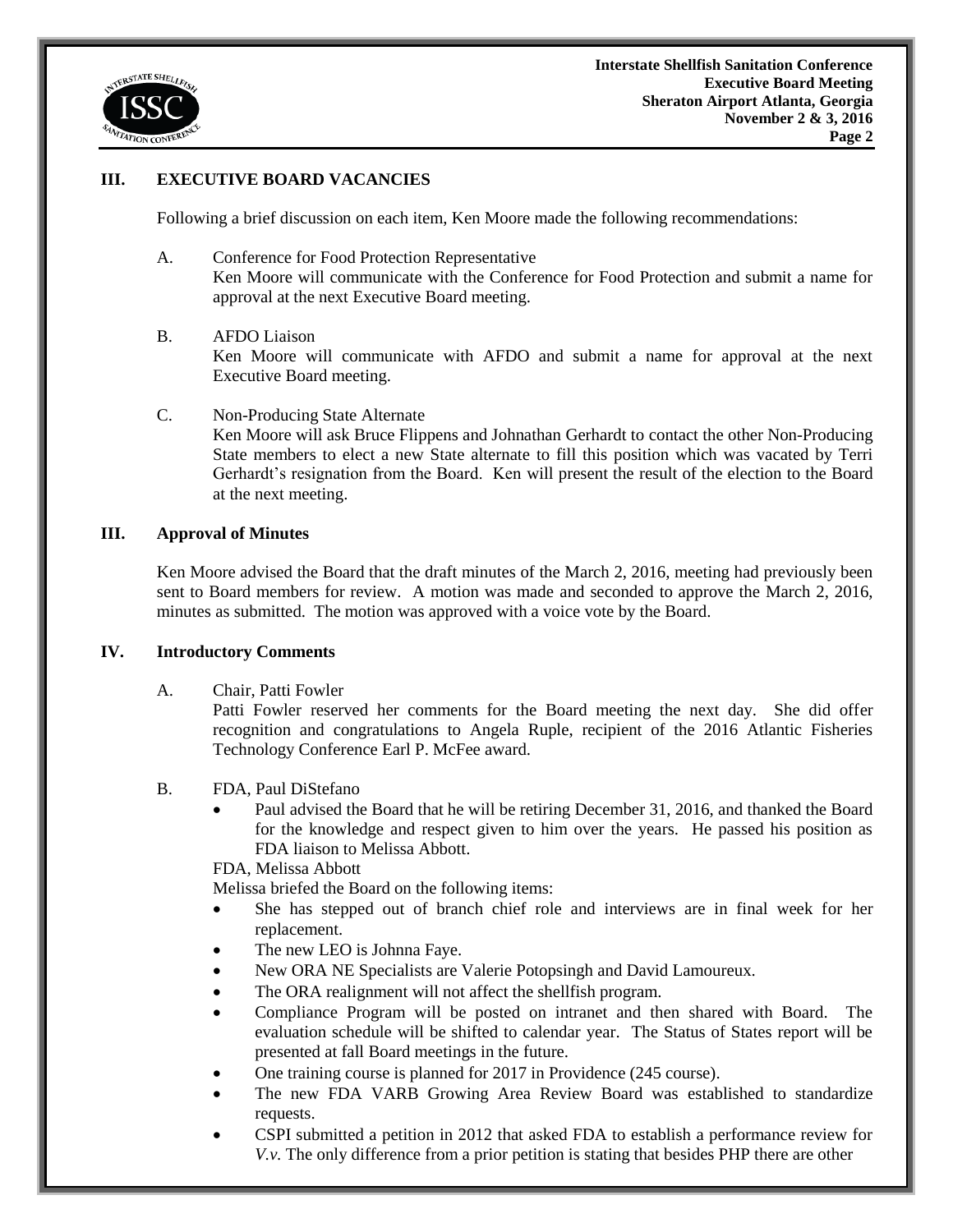

things that could be done. Earlier this year CSPI filed a lawsuit for failure to respond but if they receive a reply by next month, the lawsuit will be rescinded.

C. NOAA/NMFS, Jon Bell

Jon Bell updated the Board on the following items:

- Angela Ruple received the 2016 Atlantic Fisheries Technology Conference Earl P. McFee award.
- The Atlanta and Gulf region will be combined into one region.
- Angela Ruple will be the supervisory lead analyst (Calvin Walker's former position).
- A new chemist has been hired and the process to hire a lead biologist is ongoing.
- New equipment is being purchased.
- The NOAA Lab is now certified in ISO laboratory program.

## D. EPA, Bill Kramer

Bill Kramer updated the Board on the following items since his March 2016 report (available upon request):

- 1. Clean Water Act Recommended Water Quality Criteria for Recreational Waters (Swimming)
- 2. EPA Development of Ambient Water Quality Criteria for Viruses Bacteriophage
	- In March 2016, EPA held the Coliphage Experts Workshop on science questions related to the development of Coliphage-based RWQC. The fact sheet is available our EPA microbial pathogen website: https://www.epa.gov/wqc/developmentrecreational-water-quality-criteria-coliphage-documents EPA anticipates the peerreviewed Meeting Proceedings Report will be available early 2017.
	- September 2015: WEFTEC: Presented conclusions of the literature review and next steps in the RWQC development process.
	- October 2015: Stakeholder Webinar: Described the published literature review and solicited input on specific science questions for discussion at and Coliphage Experts Workshop.
	- April 2016: 2016 Recreational Waters Conference: Presented highlights from the Coliphage Experts Workshop
	- May 2016: 2016 UNC Water Microbiology Conference and NACWA Webinar: Presented highlights from the Coliphage Experts Workshop.
	- August 2016: APHL/WEF Webcast: Presented highlights from the Coliphage Experts Workshop.
	- September 2016: WEFTEC Workshop: Bacteriophage analyses in wastewater, ambient water, and for biosolids quality compliance measurements: Attended workshop and presented highlights from the Coliphage Experts Workshop.
- 3. EPA Development of Recreational Ambient Water Quality Criteria (AWQC) for Cyanotoxins
	- EPA's internal workgroup provided comments on a near-final draft of the document in September.
	- OST is currently compiling comments and revising the document per that review.
	- The next step is for OST to share the comments and revised draft with the workgroup prior to the EPA releasing the draft criteria document for public comment.
- 4. Ocean Acidification (OA)
- 5. Beach Marine Sanitary Survey Tool Demonstration
- 6. Harmful Algal Blooms (HABS)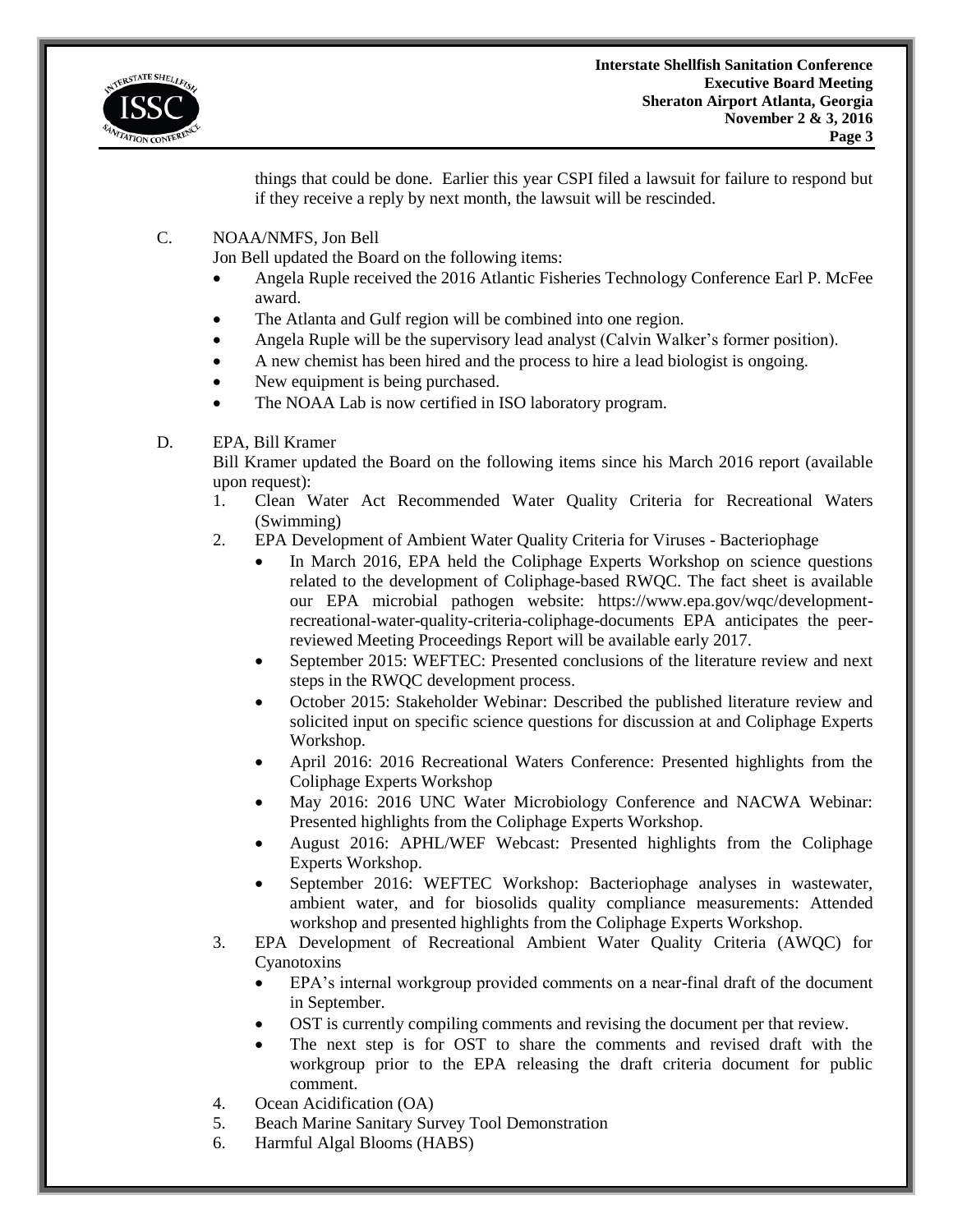

- 7. Microplastics in Shellfish [Margaret Murphy] Trash Free Waters Program EPA OW/OWOW/MCPB
	- Microplastics may also be vectors for invasive species and pathogens; a recent study has shown that microplastics can transport potentially pathogenic Vibrio spp. Dangerous Hitchhikers? Evidence for potentially pathogenic Vibrio spp. On Microplastic particles. Marine Environmental Research, 2016; 120: 1 DOI: 10.1016/j.marenvres.2016.07.004
	- Research into microplastics occurrence and impacts is increasing, but there are still key uncertainties about their sources, distribution, environmental fate and potential ecological and human health impacts.
	- Microbeads, spherical microplastics ranging in size from 0.004 to 1.24 mm, were recently banned in the US by the Microbead-Free Waters Act (2015), which takes effect on July 1, 2017. Microbeads are only one type of microplastic, and microbeads are also used for other applications apart from cosmetics.
- 8. Fish and Shellfish Program Newsletter
	- Recently re-activated, the Newsletter is currently focusing on toxics in finfish and crustations, the newsletter can be found at this link: [https://www.epa.gov/fish-tech/fish-and-shellfish-program-newsletter.](https://www.epa.gov/fish-tech/fish-and-shellfish-program-newsletter) If you wish to be on the email list to receive the newsletter, please contact Sharon Frey at [frey.sharon@epa.gov.](mailto:frey.sharon@epa.gov)

## **V. Program Chairman's Report**

Bill Eisele presented information to Board members and recommended that the Spring Board meeting and the 2017 Biennial Meeting be held at the Sheraton Hotel and Convention Center in Myrtle Beach, South Carolina. The Board will be advised when the final dates for each meeting are determined. A motion was made and seconded to approve the Program Chairman's recommendation. The motion carried with a voice vote by the Board.

### **VI. Committee Reports**

### A. Executive Committee

1. Travel Policy

Ken Moore informed the Board that the Executive Committee has not completed development of a draft travel policy. He explained the requirements of the Small Conference Grant. Procedure XVIII. of the ISSC Constitution, Bylaws, and Procedures identified to provide travel assistance to industry Board members.He pointed out that there is no industry funding. The Executive Committee will be suggesting criteria for travel assistance and also suggesting the formation of a travel committee comprised of anonymous regulatory and industry members. Ken will update the Board at the 2017 Spring meeting on the progress of the travel policy. No action by the Board was required at this time.

2. Outline for Status of States Reporting

Ken Moore presented background information. The FDA annually provided a Status of States report to the ISSC Executive Board. This report is currently an oral report that outlines the scope of FDA's previous year state evaluation activities. Historically, FDA has not provided the names of states in which FDA has identified program deficiencies. In recent ISSC Executive Board discussion, Board Members have expressed concern that the industry should be made aware of significant deficiencies that may ultimately affect the industry if not corrected. The purpose of this outline is to provide guidance to FDA for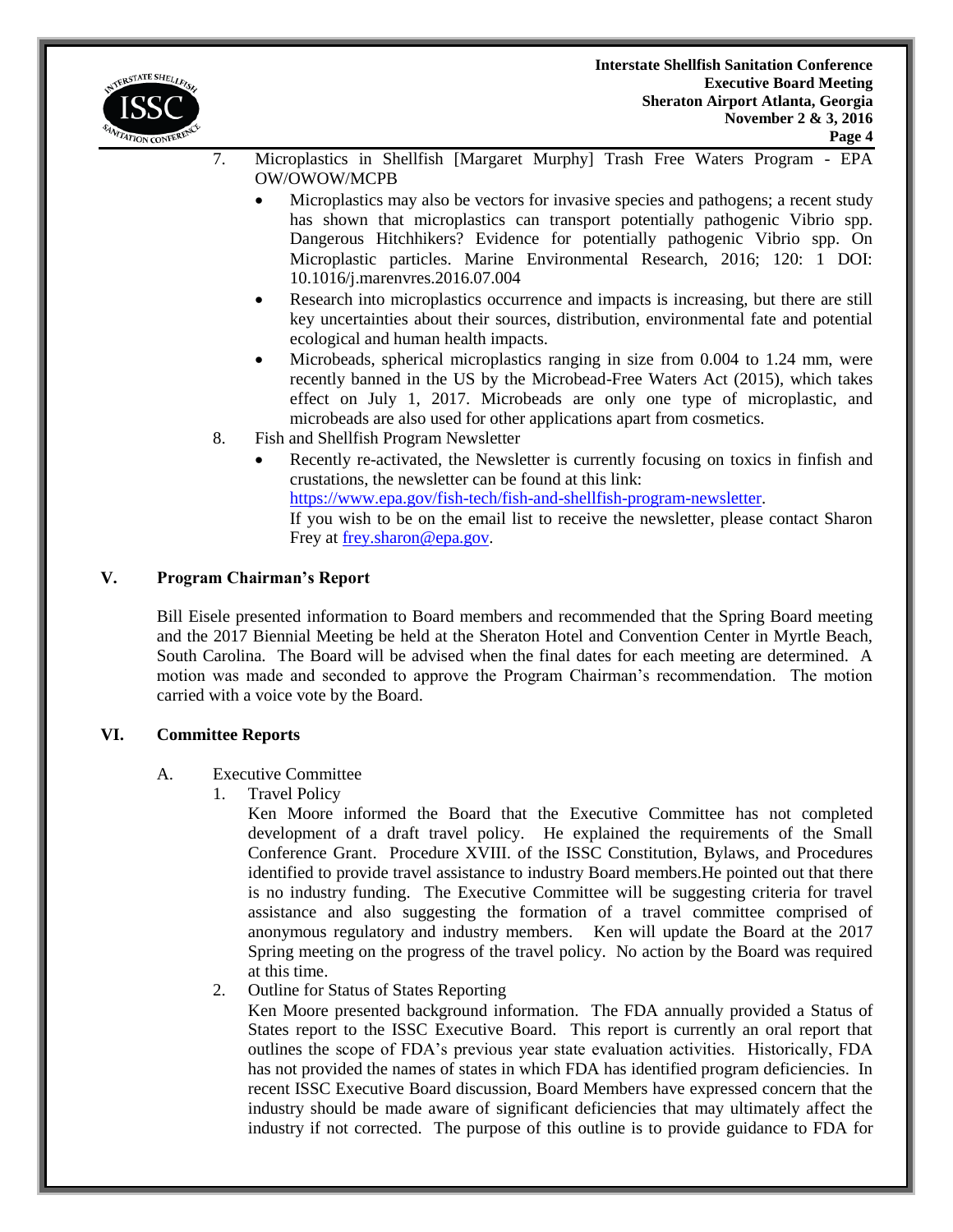

Status of States reporting and the circumstances that would result in FDA identification of individual state deficiencies. Also, Ken explained the report outline as follows:

- Fiscal Year
- Program elements evaluated
- Number of States for each element
- Number of States found in each compliance category
- Top five deficiencies identified
- Trends by deficiency
- States with Action Plans will be reported by name to the ISSC Executive Board. The ISSC Executive Board will determine on a case by case basis the appropriateness of Executive Board communications with entities within the named state.
- States that did not successfully implement action plans will be reported by name to the ISSC Executive Board. The ISSC Executive Board will determine on a case by case basis the appropriateness of Executive Board communications with entities within the named state.
- Foreign Programs Evaluation.

Following a discussion, a motion was made to implement the Status of States outline described above and that FDA identify the name of States in their report. The motion was seconded and carried with a voice vote by the Board. Joe Jewell, Alternate Representative for Regulatory Region 5, abstained from the vote.

- 3. 2017 FDA Cooperative Agreement Ken Moore advised that the ISSC Executive Office had received the Notice of Award for the 2017 Cooperative Agreement with FDA.
- 4. 2017 Biennial Meeting FDA Small Conference Grant Ken Moore informed the Board that the deadline to apply for the Small Conference Grant is April 12, 2017. This grant allows the ISSC to assist State shellfish regulatory personnel with travel to the 2017 Biennial Meeting.
- 5. 2017 Membership Fees

Ken Moore recommended that the annual individual membership fee remain at \$60.00 per year. A motion was made and seconded to approve this recommendation. The motion was approved with a voice vote by the Board.

- 6. 2017 Biennial Meeting Registration Fees Ken Moore recommended that the Biennial Meeting registration fees remain the same as in 2015. A motion was made and seconded to approve this recommendation. The motion was approved with a voice vote by the Board.
- B. Laboratory Committee

Ken Moore suggested writing a letter of appreciation for the Committee members. He gave a brief history of why and how ISSC got involved in approving laboratory methods. He stated that the AOAC costs made it difficult for method developers to seek approval. The purpose in the beginning was to approve methods not to make it profitable for the developer. Ken explained more about the Committee and how the Conference is viewed throughout the laboratory community. He said this procedure may need some changes in the future. No action was required by the Board.

C. Reduced Oxygen Packaging (ROP) Committee (Proposal 15-208)

Ken Moore advised that the Reduced Oxygen Packaging Committee made the following recommendations for Board approval:

- 1. The ISSC Executive Board identify funding for studies to determine the following:
	- a. Are the present shucking and packing practices providing controls that can explain why there are no reported cases of illness associated with C. Botulinum?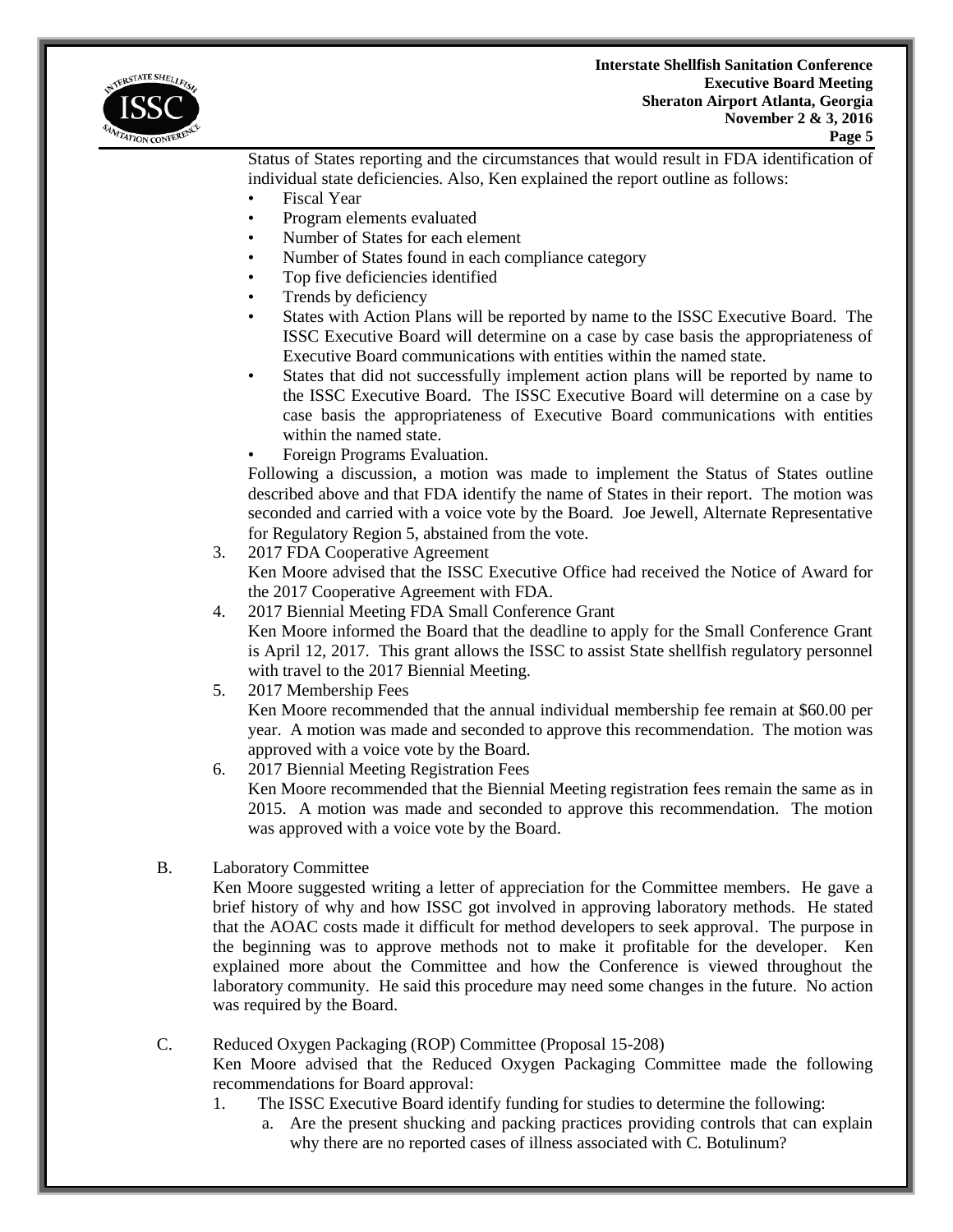

- b. Determine the effect that normal product deterioration has on PH. Determine if PH reaches a level that prohibits C. Botulinum growth.
- c. Determine if a reduced shelf life offers a potential C. Botulinum control.
- d. Conduct a study of competitive bacteria and its effect on C. Botulinum growth. Approved to prioritize Items a. through d.; present recommendations to FDA and seek advice on costs to conduct studies; and report results to Executive Board.
- 2. The ISSC Executive Board requested that FDA conduct a cost analysis of the impact of Proposal 15-208.
- 3. The ISSC Executive Board requested that FDA determine how packaging changes would affect exports.
- 4. The ISSC Executive Board requested that FDA consult with other countries to determine what other countries are doing to address C. Botulinum in shucked shellfish.
- 5. The ISSC Executive Board requested that FDA provide the rationale for the Agency's determination that C. Botulinum is reasonably likely to cause illness associated with consumption of shucked shellfish.

A motion and a second were made for all five (5) recommendations. The motion passed with a voice vote by the Board.

## D. Standards Subcommittee

Ken Moore reminded the Board that about six years ago a proposal was submitted suggesting the Conference needed to develop standards for States to conduct self-assessments. The Conference agreed last year to adopt voluntary standards and ask selected States to pilot these standards and provide feedback. He said he expects that the Subcommittee will have draft standards very soon and will ask States to pilot these standards and hopefully have some results to report at the 2017 Biennial Meeting. No action was required by the Board.

E. *V.v.* Illness Review Committee

Lori Howell presented the Committee report to Board members. She said the review has been completed for the 2015 cases and ten met the case definition. Ken Moore explained to the Board the difference between FDA's *V.v.* Illness Report and the Committee's report on the website. Following discussion, a motion was made that:

- 1. The *V.v.* Illness Review Committee report presented to the Board will not be published on the ISSC website for 2015 or 2016;
- 2. The report will be amended to reflect the date of the draft report;
- 3. All states that have cases will be notified and asked if the state wants to appeal the case;
- 4. Any cases under appeal may be added as a countable case at a later date; and
- 5. The appeal will be presented to the Board.

The motion was seconded and carried with a voice vote by the Board. Ken will draft appeal procedure for current cases and future cases and send to the Board for approval.

### **VII. Old Business**

A. US/EU Equivalency Agreement

Melissa Abbott reported that they are completing the review of the administration process to enter into an equivalency agreement with the EU. FDA has been finalized proceduresfor adding more states to the agreement. Publication in the federal register has been delayed due to administrative review. Margaret Barrette asked that Ken Moore coordinate review by the ISSC Foreign Relations Committee when available.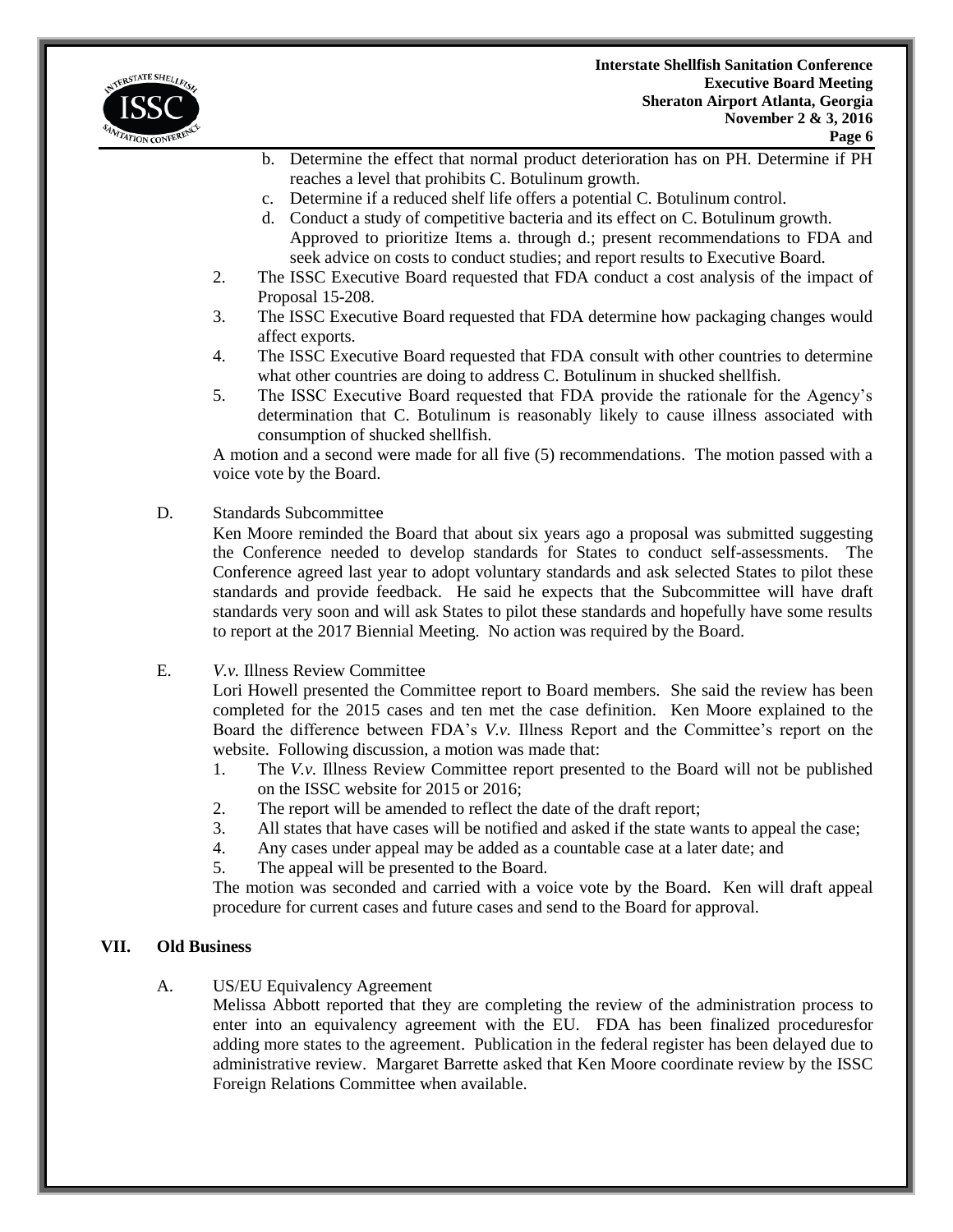

- B. Vibrio Research Projects Ken Moore advised the Board that two Vibrio Research contracts have been awarded (Massachusetts and Washington). These states were chosen because of significant Vibrio problems. The final reports will be reviewed by the Vibrio Research Committee and furnished to the Board upon completion.
- C. Proposal 15-105 Opening Growing Areas Closed Due to Biotoxins

Following a discussion, Ken Moore suggested that the Conference fund a workshop for all States that have had a Biotoxin closure within the last five (5) years. He said we should gather recommendations from affected States and send the recommendations to the Biotoxin Committee to develop a proposal for submission at the 2017 Biennial Meeting. Keith Skiles asked that all States be invited and Lori Howell suggested that industry also be invited. Ken commented that from a financial prospect the travel funding is limited. A motion was made and seconded to fund and organize this meeting and to invite the twelve (12) States with Biotoxin problems and members of the Biotoxin Committee. The motion carried with a voice vote by the Board.

D. Procedures for Canadian Notification to FDA/ISSC

Ken Moore told Board members that The procedures will be implemented for recalls involving raw Canadian molluscan shellfish that has been distributed in Canada and also exported to the United States or shellfish exported to the United States that was not distributed in Canada. Ken told Board members that to be consistent with existing NSSP requirements, the procedures will be implemented for recalls or illness outbreaks involving raw United States molluscan shellfish that has been distributed in the United States and also exported to Canada or only exported to Canada. No action was required by the Board.

E. State Production Data

Following discussion, Ken Moore suggested, because conversions are not the same, that a small group be appointed to develop guidance (when to report, how to report, conversion factors, etc. He said the recommendations could be submitted to the Board at the 2017 Spring meeting. A motion was made and seconded with an added suggestion to encourage industry participation and encourage monthly reporting. The motion carried with a voice vote by the Board.

- F. Model Ordinance Illness Reporting Requirements Ken Moore advised the Board that there is currently no illness reporting requirements in the Model Ordinance. He said this item will be on the 2017 Spring Board meeting agenda. No action is required by the Board at this time.
- G. Model Ordinance Chapter II. @.02 Notification Requirement Following discussion, a motion was made to appoint a committee to write guidance that can be used in complying with Chapter II. @.02 Notification Requirement. The motion was seconded and carried with a voice vote by the Board.
- H. Proposal 13-200 (Use of Vibrio Calculators) Ken Moore asked that States begin using the Vibrio calculators. He said we need to address and clarify how the calculators should be used. The calculators are available on the ISSC website. No action was required by the Board.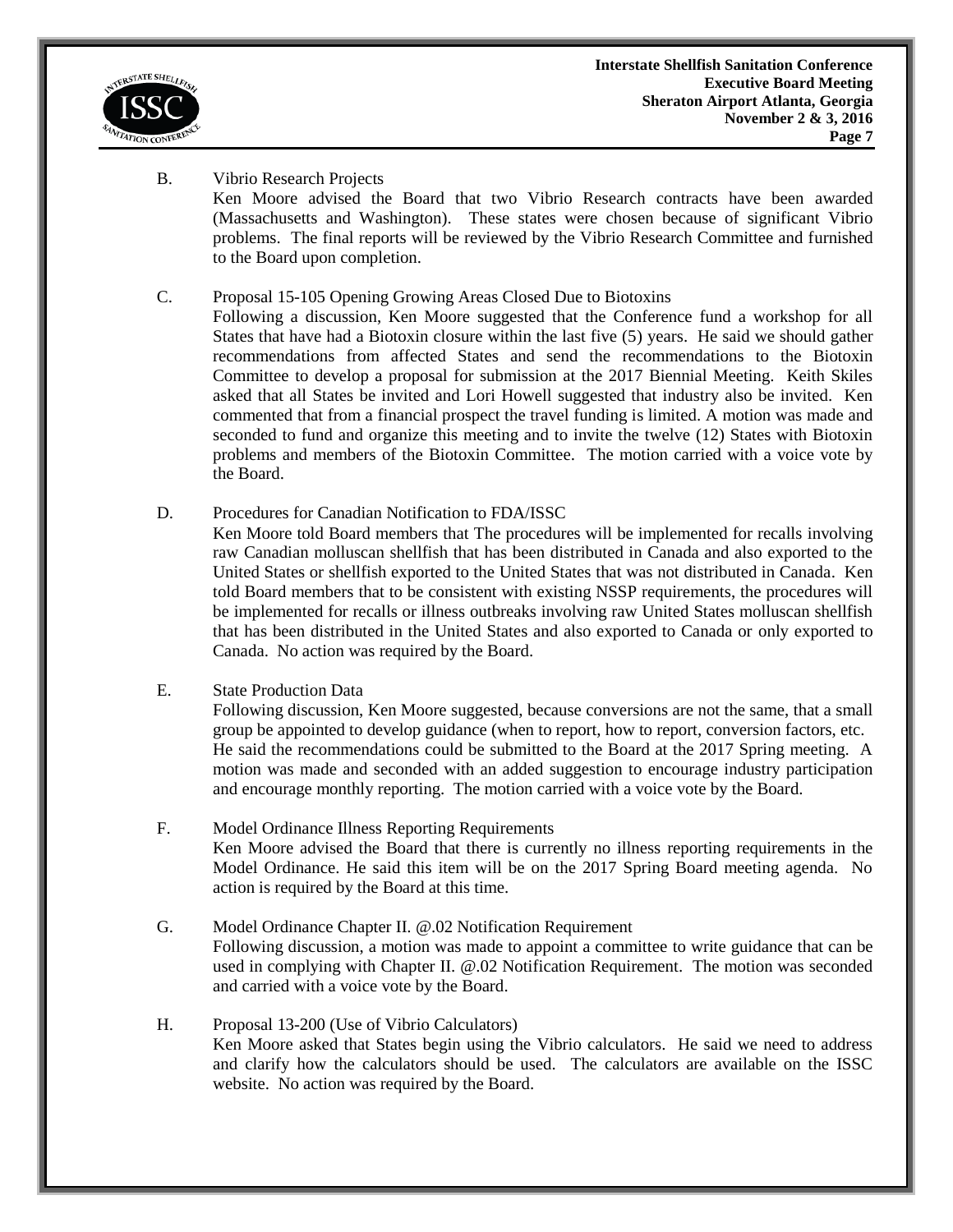

- I. Vibrio Models & Forecasting Ken Moore advised the Board that both the USFDA and NOAA had indicated their willingness to provide technical support. A VMC Subcommittee will be approved upon receipt of the names of the individuals. No action was required by the Board.
- J. FDA Compliance Program Review This item was addressed in Melissa Abbott's introductory comments.

### K. ISSC Website Update Ken Moore informed the Board the ISSC website is being completely redesigned.

## L. NoroCORE Project Update

Ken Moore updated the Board on the activities of the NoroCORE project as follows:

- 1. Developed and published a training manual for use with Articulate Storyline software. This manual provides program support and assistance to states as necessary, for them to design and update the ISSC Harvester and Dealer Training Program templates with their state-specific information.
- 2. Finalizing the existing ISSC educational DVD that focuses on overboard waste dumping and pump stations, by adding virus-related content for outreach to molluscan shellfish stakeholder groups.
- 3. In the process of completing the development and conducting a survey to "harvesting states" to determine how best to disseminate educational information to recreational boaters about microbial contamination of molluscan shellfish growing and harvest waters. The data will be compiled when the survey is completed.
- 4. Identified the well-attended boating shows in targeted shellfish producing States to share education materials with boaters regarding the risk of Norovirus illness associated with overboard discharge.

### M. 2015 NSSP Guide Revision

Melissa Abbott reported that errors were found following the initial update so FDA is in the process of performing a more intensive review and hopes that the new version will be posted soon to the FDA website.

## **VIII. New Business**

- A. WebEx Conferencing Ken Moore advised the Board that the ISSC is now using the WebEx Conferencing system and it seems to be working well.
- B. CDC Executive Board Role Ken Moore recommended that a proposal be submitted at the 2017 Biennial Meeting to add a non-voting Executive Board seat for the CDC liaison. A motion was made and seconded to approve the addition of a non-voting seat on the Executive Board for a CDC liaison. The motion was approved with a voice vote by the Board.
- C. FDA Status of States Report Melissa Abbott presented the following information for the FDA Fiscal Year 2015 Status of the States Report to the Board.
	- 1. General Information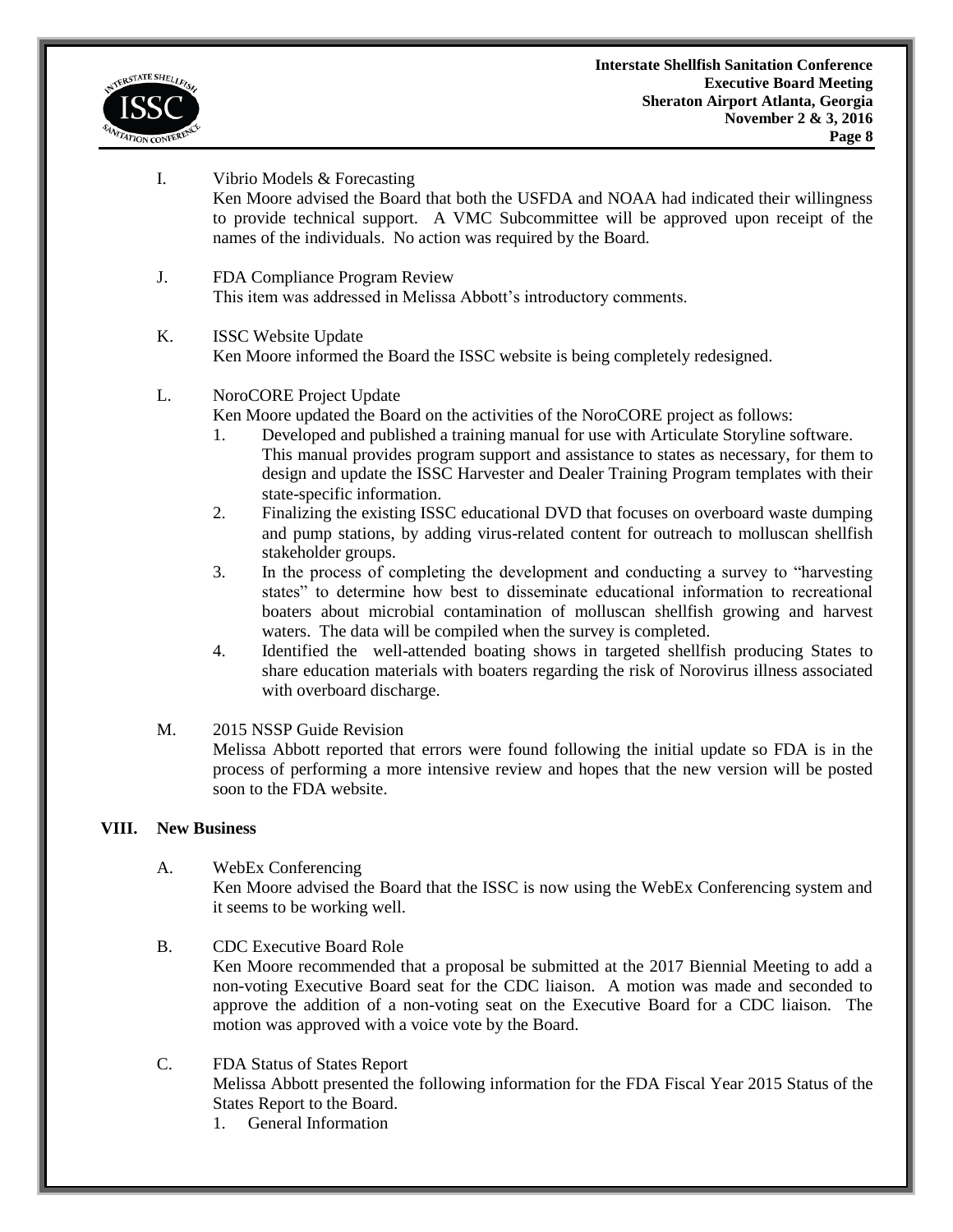

- a. The fiscal year 2015 Molluscan Shellfish Evaluation Compliance Program covered the period October 1, 2014 through September 30, 2015.
- b. Evaluations of all NSSP elements (Growing Area, Control of Harvest, Plant and Shipping, Vibrio and Laboratory) were conducted. The number of states evaluated under each element varied based on the defined level of risk for each program element.
- 2. Evaluations Conducted Include:
	- a. Control of Harvest 21 States and 1414 Patrol Areas Evaluated
	- b. Plant and Shipping 18 States and 192 Certified Dealers Evaluated
- Melissa stated there were no ongoing action plans.

Raymond Burditt presented the following additional information for the FDA Fiscal Year 2015 Status of the States Report to the Board.

- 1. Control of Harvest Element:
	- a. 21 states evaluated
	- b. 1414 Patrol Areas in those 21 States; 231 patrol areas evaluated (16%) \*Patrol Areas may not be defined the same as a classified Growing Area\*
	- c. 16 states were in Conformance
		- i. 4 states were in Nonconformance (CT, MD, NC, TX)
		- ii. 1 state was in Major Nonconformance (RI)
	- d. Four of the states on Formal Action Plans (CT, RI, MD, TX)
		- i. CT: 1 Action Plan No Direct Oversight of Harvester Relay Activities Repeat from 2014
		- ii. RI: 2 Action Plans 1.) Not maintaining Monthly patrol records, and 2.) No Harvester training
		- iii. MD: 1 Action Plan No Harvester Education Repeat from 2014
		- iv. TX: 1 Action Plan Penalties are not sufficient enough to deter illegal harvesting – Repeat from years past
- 2. Plant and Shipping Element
	- a. 18 states evaluated
	- b. 192 certified dealers were included as part of this evaluation
		- i. 30 SP
		- ii. 3 RP
		- iii. 101 SS
		- iv. 51 RS
		- v. 2 PHP
		- vi. 1 DP
		- vii. 3 WS
	- c. 7 SSO's were standardized
	- d. 13 SSO's had maintenance
	- e. 6 states were in Conformance (IL, PA, OK, AK, HI, OR) \*This means that the state programs complied with all of I.1, I.2, I.3, I.4, I.5, I.6 and 0% of firms failed the I.7 In-field Plant Criteria.
	- f. 4 states were in Conformance w/ Deficiencies (CT, NY, AL, FL) \*This means the state programs complied with all of I.1, I.2, I.3, I.4, I.5, I.6 and 25% or less of firms failed the I.7 In-field Plant Criteria.
	- g. 5 states were in Non-conformance (NH, MD, VA, MI, LA)
	- h. 3 states were in Major Non-conformance (MA, RI, IN)
	- i. 6 States on Formal Action Plans
		- i. 1 Action Plan: For not having the Administrative Laws and Procedures in place to properly administer the program (MA)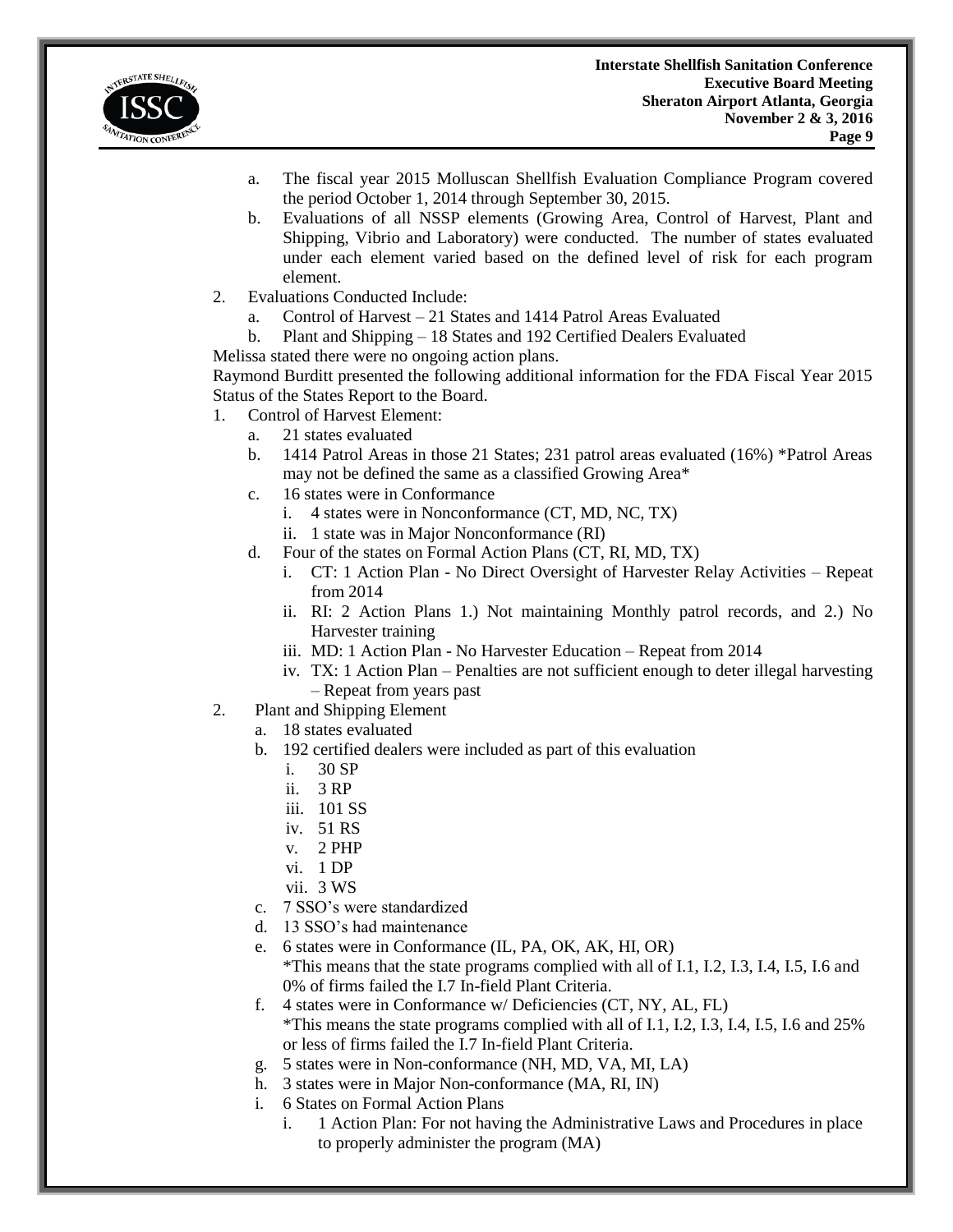

- ii. 5 Action Plans: 1.) For not having the Administrative Laws and Procedures in place to properly administer the program, 2.) No dealer Training in place, 3.) No proper Compliance Schedules set for violations, 4.) Not following up on compliance schedules that are set, 5.) In-field Performance (67% of dealers failed) (RI)
- iii. 2 Action Plans: 1.) No Deficiency Follow-up, 2.) In-field performance (50% of dealers failed) (NH)
- iv. 3 Action Plans: 1.) No Dealer Education Program in place, 2.) Did not meet inspection frequency, 3.) In-field Performance (15% of firms failed) (MD)
- v. 1 Action Plan: Not setting compliance schedules (VA)
- vi. 1 Action Plan: No dealer education program in place (LA)

Raymond said trends found were the lack of harvester and dealer training or education. Lizzie Evans reported on the Laboratory and Vibrio portion of the FDA Fiscal Year 2015 Status of the States Report to the Board highlighting the following: Laboratory:

- $\bullet$  In 2015 9 labs were evaluation
- 7 were FDA labs
- 2 were State labs
- 2 were labs in other countries
- LEO in standardization process
- Standardization process evaluated and going under changes
- Thermometer Emergent cited at most all labs
- Types of thermometers

Vibrio Plans

- 22 plans evaluated
- 16 in compliance; 1 out of compliance
- Action plans: RI NY MA OR WA
- Units not uniform
- 302 site visits for vibrio program evaluation
- Gulf states are in full compliance
- Lag in reporting cases significantly improved this year
- Gulf 138 visits by regional shellfish specialists
- Northeast several states HACCP Plans
- 3 out of compliance on action plans
- 30 FDA visits
- Mid Atlantic 109 visits by FDA
- D. LEO Training Requirements

Ken suggested that a committee be appointed to develop guidance for LEO training included in Model Ordinance Chapter III. The recommendations will be presented to the Board at a future meeting. The Board agreed with the suggestion.

# E. 2017 FDA Grant Application RFA-FD-023

Ken Moore advised the Board that the Cooperative Agreement had been awarded to AFDO and he had been appointed as a member of the Joint Advisory Group (JAG) for the shellfish program. He said he has had discussions with Laurie Farmer and recommends that a Training Committee be appointed to begin looking at present and future training needs. A motion was made and seconded to approve this recommendation. The motion was approved with a voice vote by the Board. Ken Moore feels that with all the changes going on that ISSC needs an ORA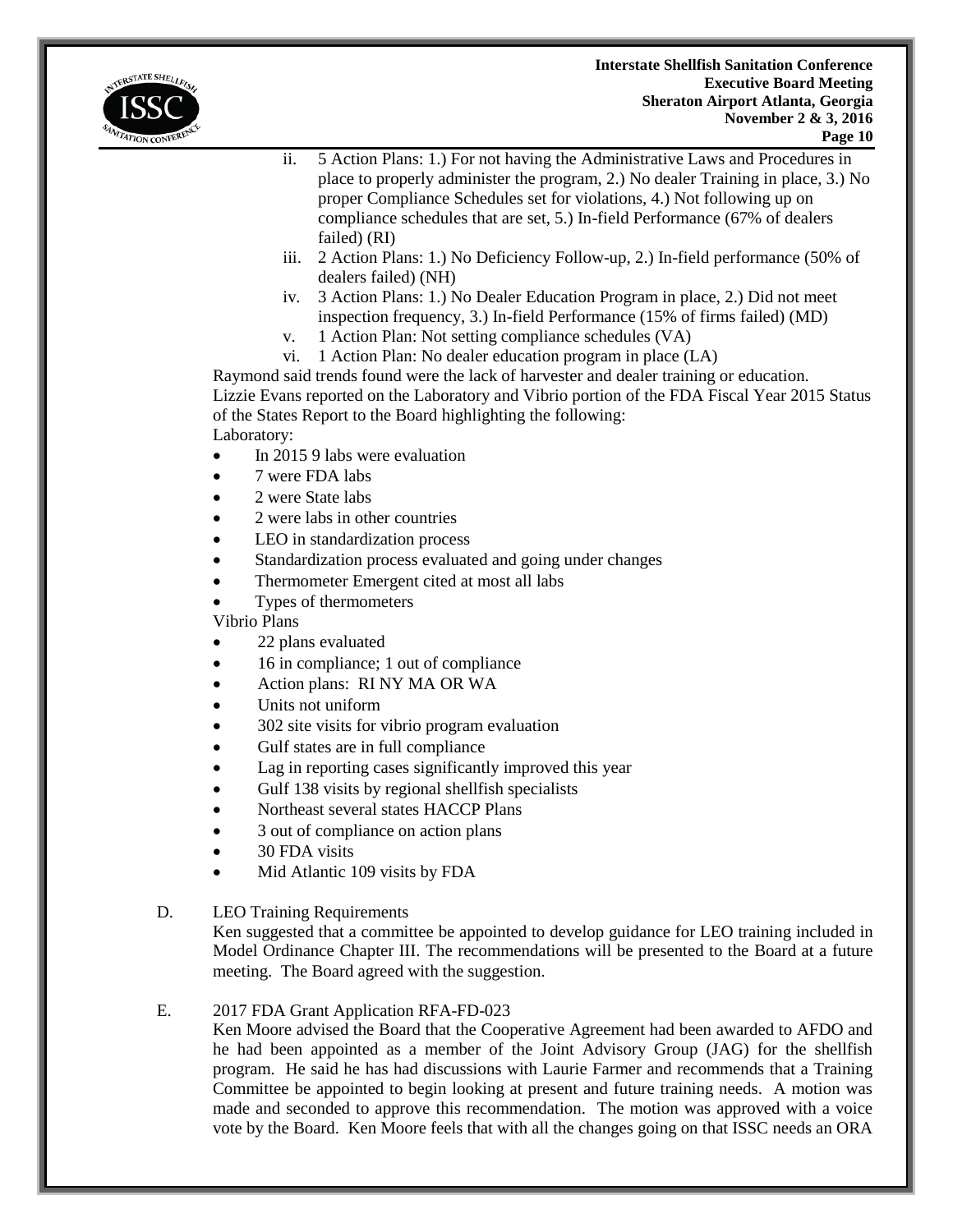

representative to attend at least the next few Board meetings. He said all kinds of cooperative agreements are being made in ORA that involve the molluscan shellfish program.

F. Expenditure of Cooperative Agreement Funds

Ken Moore reported to the Board on the following expenditures of Cooperative Agreement Funds noting that this grant award was increased by an additional \$175,000.

- 1. \$30,000 for the Reduced Oxygen Packaging (ROP) Workshop;
- 2. \$100,000 for the Vibrio Research Projects;
- 3. Amount to be determined for a Biotoxin Workshop;
- 4. Funding for a possible follow-up ROP meeting; and
- 5. Funding for possible ROP studies.

Ken said he can research the cost of studies outlined by the ROP Committee and survey Board members to prioritize and summarize.

- G. International Food Protection Training Institute (IFPTI) Ken Moore explained the IFPTI training grid that had previously been furnished to Board members in their materials. No action was required by the Board.
- H. FSMA Final Rule for Preventive Controls for Human Food

Melissa Abbott explained to the Board how this rule could affect shellfish and said that the FDA can conduct a webinar for the Board if they so desire. Jenny Scott would conduct the webinar. A Q&A is being cleared and then can be shared with the Board.

- I. FDA Rule for Sanitary Transportation of Human and Animal Food. Melissa Abbott advised the Board that the FDA is in the process of writing the final regulation. She said that ISSC had provided comments and there was language that provided exemption for shellfish.
- J. HACCP Training Models

Ken Moore advised the Board that ISSC had been asked to work with the HACCP Alliance to develop models. He said there is still editing to be done but the models can probably be made available in a week to ten (10) days if anyone would like to review the models.

K. Massachusetts Norovirus Outbreak

Ken Moore explained that there was recently a Norovirus outbreak in the State of Massachusetts that involved a recall. The State of Massachusetts chose to return product involved in the recall to the growing area. FDA was comfortable with the actions of Massachusetts. Ken indicated he had received questions from other States. Ken said one of the concerns he heard was they thought that the FDA had a policy against reconditioning a product involved in a recall. Mike Hickey presented background information on the area where the product was harvested. Paul DiStefano thanked Mike for the additional information. Paul said the concern was that FDA was notified after the fact and they should have been part of the discussion prior to the product being returned to the growing area for depuration. He said they are now open to accepting a conditioning/reconditioning mechanism. Paul said putting the product back into the food chain is not acceptable reconditioning. Paul said FDA did not feel a 21 day closure was adequate; that an extended period is needed. He said FDA and Massachusetts are going to have another conference call to discuss this matter. Ken said there is no action needed by the Board at this time. He said a proposal will most likely be submitted at the 2017 Biennial Meeting to address this issue.